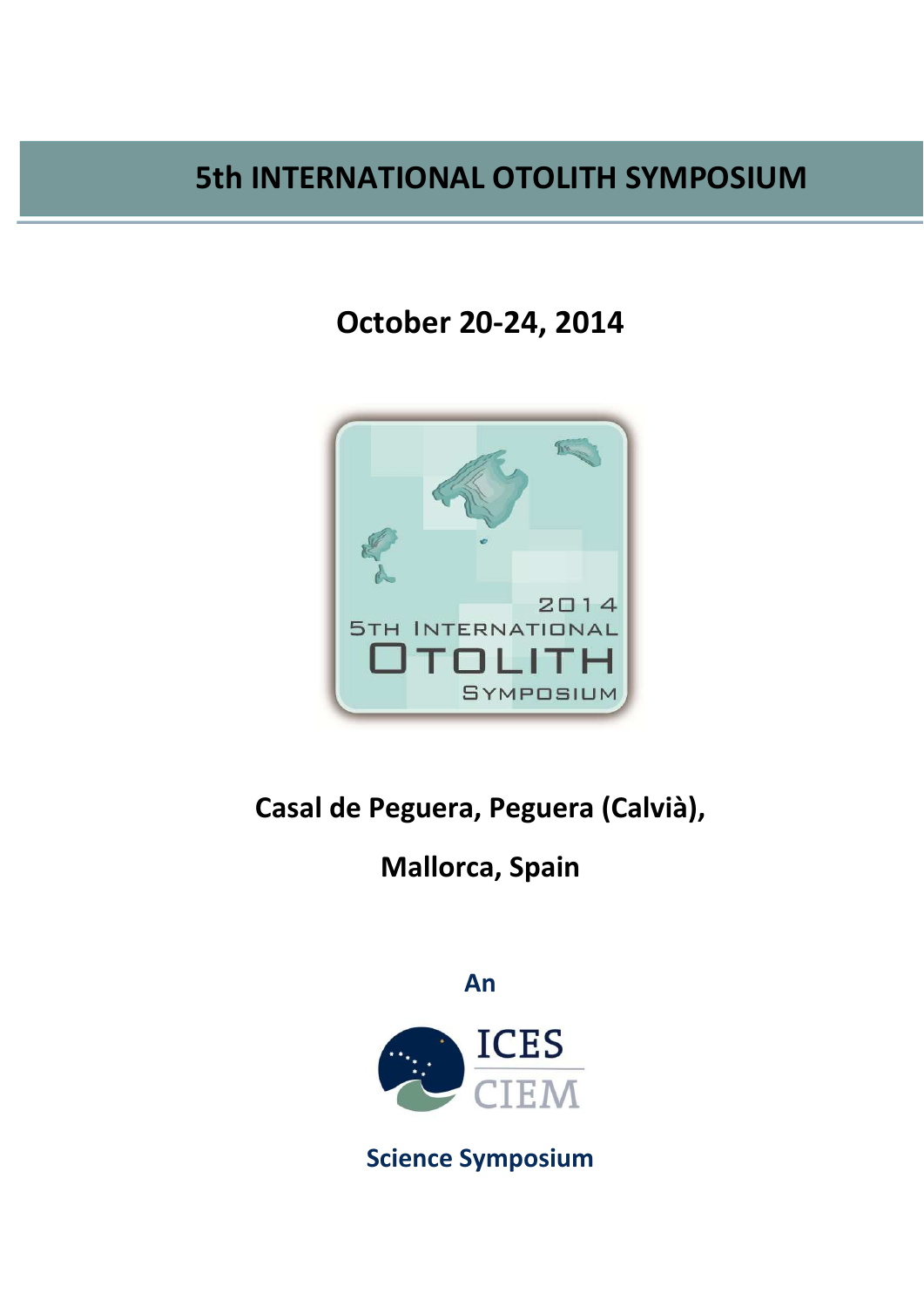**Theme I: Environmental Indicators** 

### **Poster Session (IE)**

Abstract reference: IE Labonne 01

Characterization of otolith microchemical signatures from 3 fish species along the Moroccan coast: link between anthropogenic vs. natural influences and trophic level Labonne, M.; Masski, H.; Tai, I.; Lae, R.; Bouthir, F.Z.; Bassoullet, C.; Tito de Morais, L. Contact e-mail: maylis.labonne@ird.fr

Abstract reference: IE Janowska 02 Chemical composition of fish otoliths from a lake subject to reclamation Heese, T.; Lampart-Kałużniacka, M.; Janowska, B.; Siebielska, I. Contact e-mail: beata.janowska@tu.koszalin.pl

Abstract reference: IE Reis-Santos 03 Effects of temperature and water composition on otolith chemistry across a salinity gradient Reis-Santos, P.; Tanner, S.E.; Cabral, H.N.; Gillanders, B.M. Contact e-mail: pnsantos@fc.ul.pt

Abstract reference: IE Limburg 04 **Fish Tales Through Fish Ears** Limburg, K. Contact e-mail: klimburg@esf.edu

Abstract reference: IE\_Agiadi\_05 How did past environmental change control the distribution of small pelagic fish in the Mediterranean Sea? Examples from the fossil record Agiadi, K.; Karakitsios, V. Contact e-mail: kagiadi@geol.uoa.gr

Abstract reference: IE Songer 06 Investigating the distribution of crystaline otoliths Songer, S. Contact e-mail: sally.songer@cefas.co.uk

Abstract reference: IE\_Górski\_07 Migratory life-history patterns of Galaxias maculatus in the Southern Hemisphere rivers revealed by otolith microchemistry Górski, K.; Habit, E.M.; Manosalva, A.J. Contact e-mail: kgorski@udec.cl

Abstract reference: IE Helser 08 Modelling Environmental Factors Affecting Assimilation of Bomb-produced  $\Delta^{14}$ C in the North **Pacific Ocean: Implications for age validation studies** Helser, T.E., Kastelle, C.R.; Lai, H. Contact e-mail: thomas.helser@noaa.gov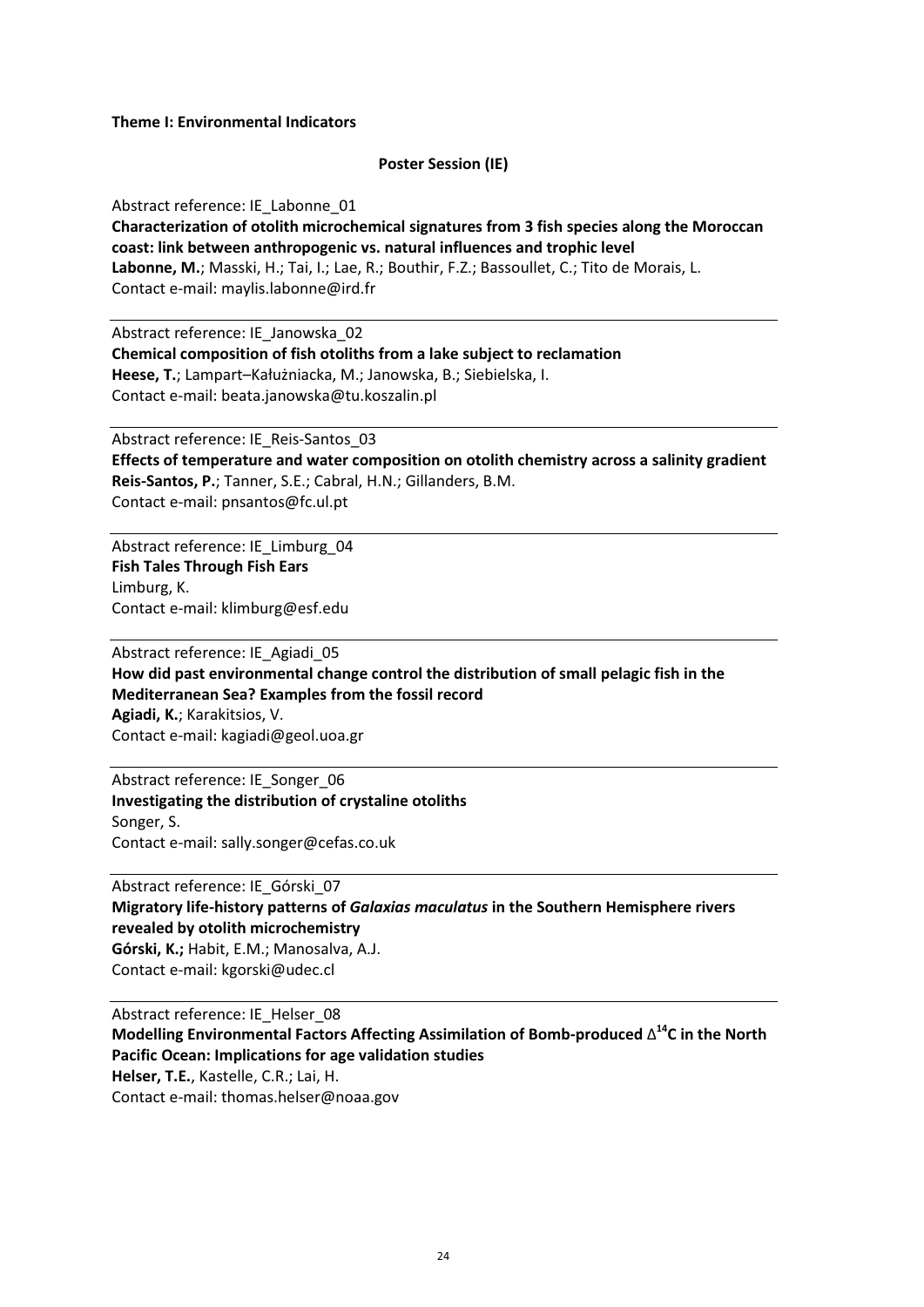**Enzo ACUNA** Marine Biology Dept. Universidad Católica del Norte Coquimbo CHILE eacuna@ucn.cl

**Konstantina AGIADI** National and Kapodistrian University of Athens Athens GREECE kagiadi@geol.uoa.gr

**Taiwo Hassan AKERE** King Fahd University Of **Petroleum and Minerals Fastern Province** Saudi Arabia taiwoakere@yahoo.com

Ole Thomas ALBERT Institute of Marine research **Tromsø NORWAY** oleta@imr.no

#### **Aikaterini ANASTASOPOULOU**

**Hellenic Centre For Marine** Research, Institute Of Marine **Biological Resources And Inland Waters** Anavissos, Attica GREECE kanast@hcmr.gr

**Allen ANDREWS** NOAA Fisheries - Pacific Islands **Fisheries Science Center** Honolulu, Hawaii USA allen.andrews@noaa.gov

#### **Biörn ARDESTAM**

Institute of Freshwater Recearch Drottningholm SWEDEN biorn.ardestam@slu.se

Pablo ARECHAVALA-LOPEZ University of Alicante Alicante **SPAIN** pablo.arechavala@ua.es

**Mukadder ARSLAN** Canakkale Onsekiz Mart University Canakkale TURKEY mukadderarslan@gmail.com

#### **PARTICIPANT LIST**

**Timo ARULA** Estonian Marine Institute, University of Tartu Pärnu city ESTONIA timo.arula@ut.ee

**Eloise ASHWORTH** Murdoch University Fremantle AUSTRALIA E.Ashworth@murdoch.edu.au

**Jean-Christophe AYMES INRA UMR ECOBIOP** Saint-Pée-Sur-Nivelle FRANCE jcaymes@st-pee.inra.fr

**Crista BANK UMass Dartmouth. School for** Marine Science and Technology New Bedford, MA USA chank@umassd.edu

**Hlynur BARDARSON** University of Iceland Reykjavik ICELAND hbardarson@gmail.com

## Gilles RARFILLE

**LCABIE UMR 5254 IPREM** University of Pau Pau FRANCE gilles.bareille@univ-pau.fr

**Beverly BARNETT National Marine Fisheries** Service - Southeast Fisheries Science Center - Panama City Laboratory Panama City, FL USA Beverly.Barnett@noaa.gov

**Hannes BAUMANN** University of Connecticut Groton, CT USA hannes.baumann@uconn.edu

**Petros BEKAS Hellenic Centre for Marine** Research (HCMR) **Athens GREECE** bekasp@hcmr.gr

#### **Andrea BELLODI**

University of Cagliari -Department of Life and **Environmental Sciences** Cagliari ITALY abellodi@unica.it

**Priit BERNOTAS** University of Tartu Rannu vald, Tartumaa ESTONIA priit.bernotas@gmail.com

**Brvan BLACK** University of Texas at Austin Port Aransas TX USA bryan.black@utexas.edu

**Barbara BLAND** Dep. of Aquatic Resources Inst. of Marine Research Lysekil SWEDEN barbara.bland@slu.se

**Martina BLASS** 

Swedish University of Agricultural Sciences, Department of Aquatic Resources, Institute of Coastal Research Oregrund SWEDEN martina.blass@slu.se

**Chris BONZEK VIMS** Gloucester Point, VA USA cfb@vims.edu

**Deirdre BROPHY GMIT** Galway IRELAND deirdre.brophy@gmit.ie

Marc BOUCHOUCHA Ifremer La Seyne sur Mer FRANCE marc.bouchoucha@ifremer.fr

**Rostislav BRZOBOHATY Masarvk University Brno CZECH REPUBLIC** rosta@sci.muni.cz